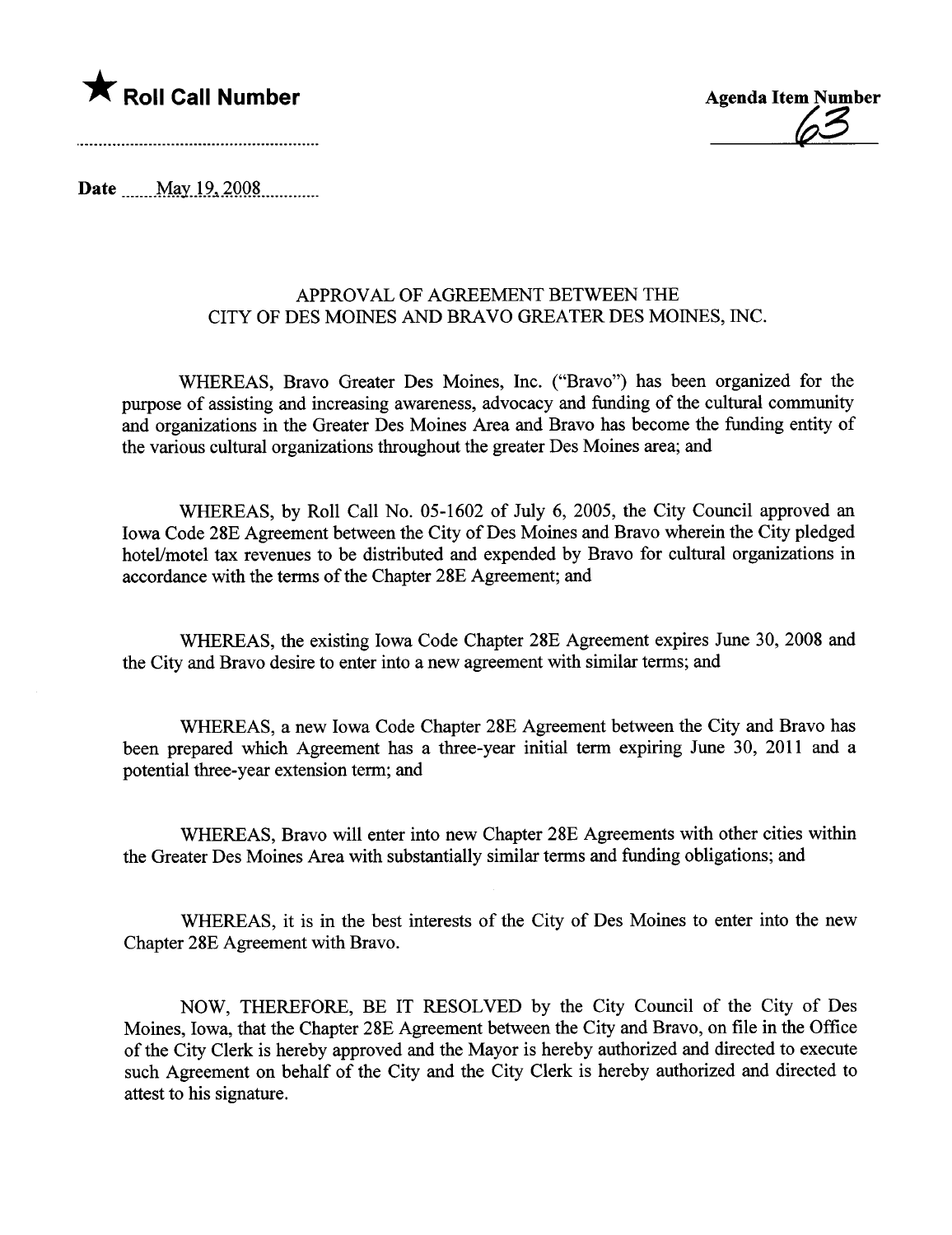

Date may 19.2008



-2-

BE IT FURTHER RESOLVED that the City Manager is authorized and directed to administer the terms of the 28E Agreement on behalf of the City.

APPROVED AS TO FORM: Moved by \_\_\_\_\_\_\_\_\_\_\_\_\_\_\_\_\_\_\_\_\_\_ to adopt.

Lawrence R. McDowell Deputy City Attorney

G:\Users\RLampki\LAR Y\C\Bravo Agreement.doc

| <b>CERTIFICATE</b>                                                                                                                                                                                                                                                                                                         | <b>ABSENT</b>   | <b>PASS</b> | <b>NAYS</b> | <b>YEAS</b> | <b>COUNCIL ACTION</b> |
|----------------------------------------------------------------------------------------------------------------------------------------------------------------------------------------------------------------------------------------------------------------------------------------------------------------------------|-----------------|-------------|-------------|-------------|-----------------------|
|                                                                                                                                                                                                                                                                                                                            |                 |             |             |             | <b>COWNIE</b>         |
| I, DIANE RAUH, City Clerk of said City hereby<br>certify that at a meeting of the City Council of<br>said City of Des Moines, held on the above date,<br>among other proceedings the above was adopted.<br>IN WITNESS WHEREOF, I have hereunto set my<br>hand and affixed my seal the day and year first<br>above written. |                 |             |             |             | <b>COLEMAN</b>        |
|                                                                                                                                                                                                                                                                                                                            |                 |             |             |             | <b>HENSLEY</b>        |
|                                                                                                                                                                                                                                                                                                                            |                 |             |             |             | <b>KIERNAN</b>        |
|                                                                                                                                                                                                                                                                                                                            |                 |             |             |             | <b>MAHAFFEY</b>       |
|                                                                                                                                                                                                                                                                                                                            |                 |             |             |             | <b>MEYER</b>          |
|                                                                                                                                                                                                                                                                                                                            |                 |             |             |             | <b>VLASSIS</b>        |
|                                                                                                                                                                                                                                                                                                                            |                 |             |             |             | <b>TOTAL</b>          |
|                                                                                                                                                                                                                                                                                                                            | <b>APPROVED</b> |             |             |             | <b>MOTION CARRIED</b> |
|                                                                                                                                                                                                                                                                                                                            |                 |             |             |             |                       |
|                                                                                                                                                                                                                                                                                                                            |                 |             |             |             |                       |
| City Clerk                                                                                                                                                                                                                                                                                                                 | Mavor           |             |             |             |                       |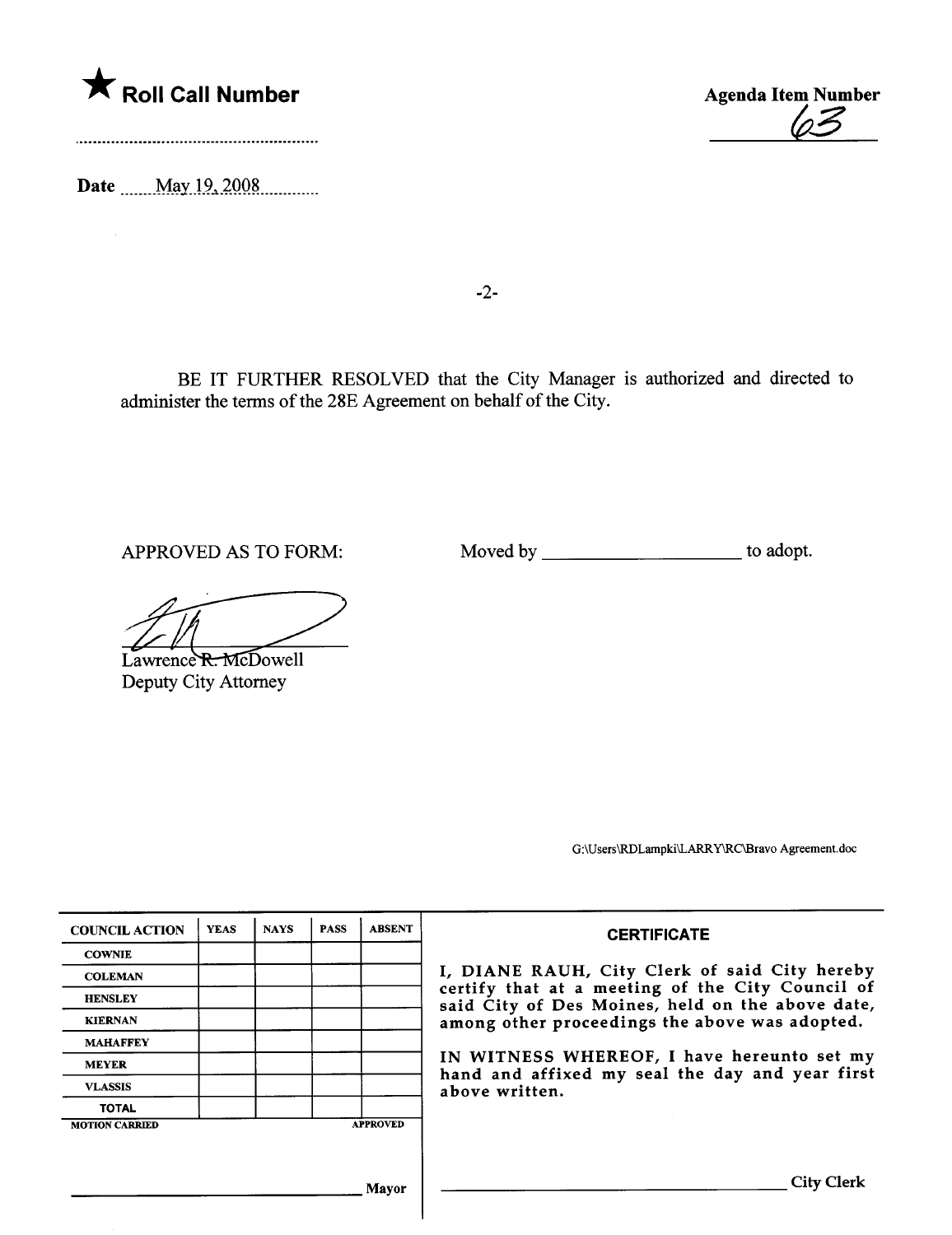Date

# AGREEMENT BETWEEN THE CITY OF DES MOINES AND BRAVO GREATER DES MOINES, INC. Roll Call #

Agenda<sup>T</sup>ite

This Agreement is made and entered into on this day of 2008, (the "Execution Date") by and between the City of Des Moines, Iowa (the "City of Des Moines"), and Bravo Greater Des Moines, Inc. ("Bravo") an Iowa not- for-profit corporation, pursuat to the provisions of Chapter 28E, Code of Iowa. The Agreement shall be effective with respect to Commitments beginning July 1, 2008 (the "Effective Date").

That inasmuch as Bravo is organized for the purpose of assisting the cultural community of Polk County and contiguous counties (the "Greater Des Moines Area") in providing an enriched quality of life by increasing cultural awareness, advocacy, and funding, as well as by fostering collaboration among cultural organizations.

That the City of Des Moines has as a goal the unfication and coordination of monies for the use and benefit of the cultural community and specifically the cultural organizations eligible for funding by Bravo. The City of Des Moines is committed to the reasonable stewardship of monies for arts and cultural purposes.

That the City of Des Moines and Bravo entered into an agreement effective July 1, 2005 for a three year term, which agreement was filed in the Office of the Polk County Recorder commencing at Book 11307, Page 497 and at Book 11367, Page 644, and was filed in the Iowa Secretary of State Office on September 27, 2005 and October 31, 2005 and, in order to continue the underlying purpose of such prior agreement, the City of Des Moines and Bravo desire to enter into this Agreement.

That the City of Des Moines and Bravo agree as follows:

## I. DEFINITIONS

- $(1)$  "Hotel/Motel Tax" means a tax imposed in accordance with Chapter 423A of the Code of Iowa, 2007, or simlar successor provisions.
- (2) "Hotel/Motel Tax Revenues" means the funds remitted to the City of Des Moines by the Treasurer of the State of Iowa from the local Transient Guest Tax Fund in accordance with provisions of Chapter 423A of the Code of Iowa, 2007, and the rules promulgated by the Director of the Iowa Department of Revenue thereunder, or simlar successor provisions, representing the proceeds collected by the State of Iowa from the Hotel//Motel Tax imposed by the City of Des Moines.

# II. PRE-CONDITIONS TO OBLIGATIONS OF THE CITY OF DES MOINES

(1) The paries understad and intend that the City of Des Moines' obligation to make the payments hereunder shall be limited to the Hotel/Motel Tax Revenues available to the City of Des Moines and shall not constitute a legal indebtedness of the City of Des Moines within the meaning of any applicable constitutional or statutory debt limtation. In the event that any of the provisions of this Agreement are determined by a court of competent jurisdiction to create, or result in the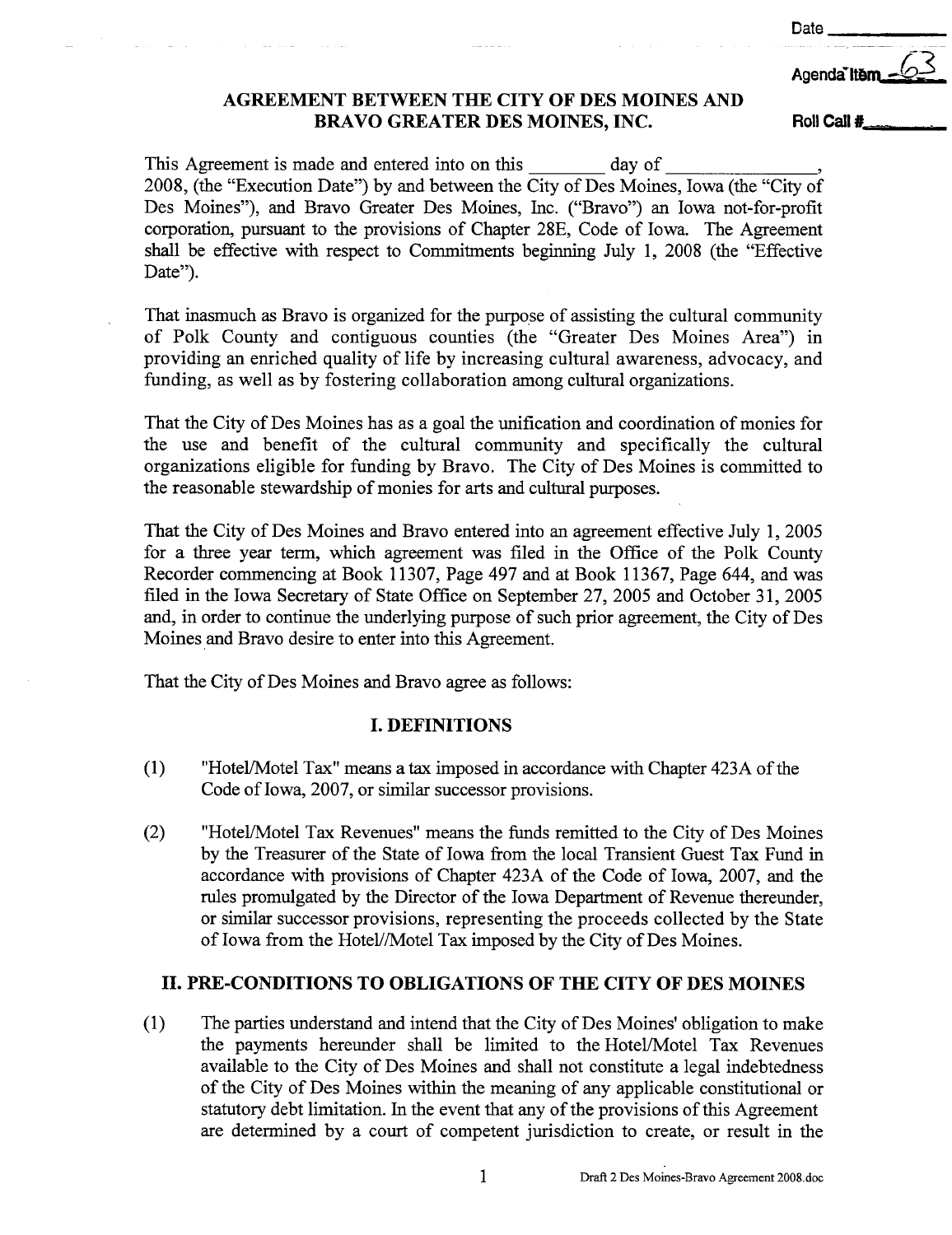creation of, such a legal indebtedness of the City of Des Moines, the enforcement of the payment provisions of ths Agreement shall be suspended and the Agreement shall at all times be constred and applied in such a maner as will preserve the foregoing intent of the paries.

# III. COVENANT FROM CITY OF DES MOINES

(1) The City of Des Moines does hereby agree to pay Bravo for the promotion and cultural activities in the Greater Des Moines Area for the entire term of this Agreement and all extensions thereof, 2/7 of its Hotel/Motel Tax Revenues (the "Commtment") to be distnbuted and expended by Bravo in the manner set forth in this Agreement. Each year the Commitment shall be reduced, but not below zero by the following amounts:

a. the average contributions made to the Iowa Events Center and Principal Park by the Cities of West Des Moines, Clive, Urbandale, Altoona, Ankeny and Johnston. For the avoidance of doubt, the average contribution shall be determined by adding the contributions made by each of the identified Cities to each of the two identified projects during the year, then dividing that sum by 6.

b. the \$290,000 contractuly obligated by the City of Des Moines to the operation of the Blank Park Zoo.

Each year a portion of the Commitment shall be allocated as follows:

c. Bravo will allocate, as contractually obligated by the City of Des Moines, on the date of this Agreement, a minimum of \$440,000 annually to the operation of Blank Park Zoo and a minimum of \$195,000 annually to the operation of the Botanical Center. Bravo shall not be required to make the minimum allocations under the terms of this Agreement in the event contractractual arrangements between the City of Des Moines and the Blank Park Zoo and/or the Botanical Center are amended to reduce the City of Des Moines' contractual obligations to either entity during the term of this Agreement as defined in Section VII.1.

- (2) The City of Des Moines shall take all action necessary to implement disbursement of the Commtment. Payment of the Commitment to Bravo shall be made in quarterly installments, paid no later than 30 days following the date on which the City receives the quarterly remittance of Hotel/Motel Tax Revenues for the prior fiscal quarter, taking into account any reductions for such quarter as provided in paragraph (1) above.
- (3) If Chapter 423A of the Code of Iowa is amended to permt and the City of Des Moines subsequently imposes a Hotel/Motel Tax in excess of 7%, the Commitment shall be limited to 2/7 of Hotel/Motel Tax Revenues derived from the initial 7% of tax.

## IV. PURPOSE

The purpose of this Agreement is to facilitate and support the cultural community of the Greater Des Moines Area in providing an enriched quality of life by increasing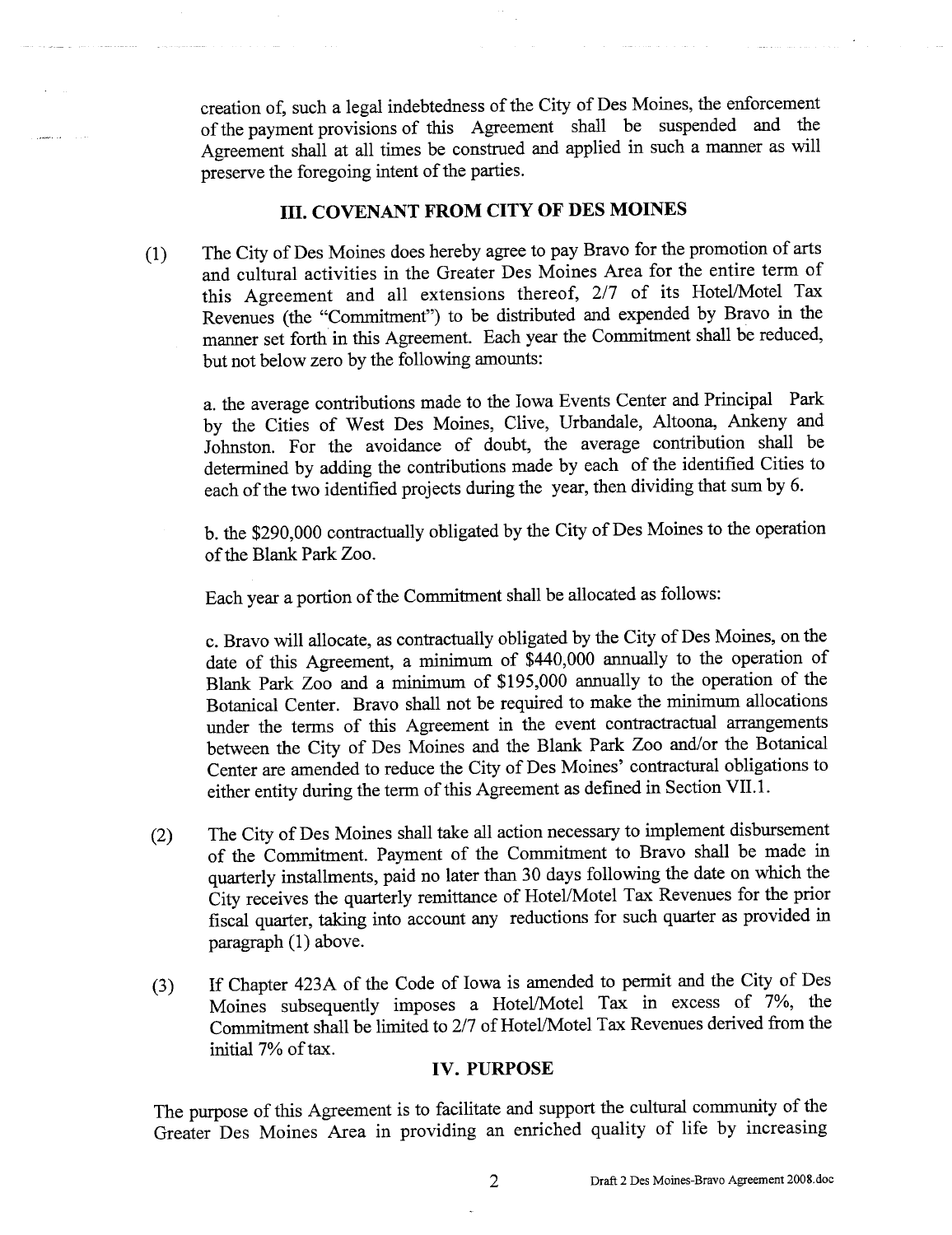cultual awareness, advocacy and fuding as well as by fostenng collaboration among cultural organizations and increasing stability of Bravo in carrying out its goals for the benefit of the Greater Des Moines Area. This Agreement is not intended to establish a separate legal entity.

#### v. ACCOUNTING OF BENEFITS

- (1) Bravo shall administer the undertakings between the City of Des Moines and Bravo as descnbed herein, and Bravo shall acquire, hold and disburse its assets, including the Commitment, in accordance with the purpose and terms stated herein and the governing documents of Bravo. The City of Des Moines hereby appoints its City Manager to administer this Agreement with Bravo, and Bravo hereby appoints its President to administer this Agreement with the City of Des Moines.
- (2) The City of Des Moines and Bravo acknowledge that the communities within the Greater Des Moines Area that make payment commitments to Bravo ("Paricipating Communties") and not-for-profit cultural organzations within such Participating Communities may, as part of a cultural improvements capital campaign, apply for grant funding. Bravo shall establish a separate fund to provide matching fuds to support the capital campaigns of not-for-profit cultural organizations within such Participating Communities (the "Fund"). Bravo shall allocate a portion of the Commitment payments from all Paricipating Communties to create a minimum required balance of \$150,000 ("Minimum Required Balance") in the Fund prior to September 1, 2008. In order to increase the amount of fuding available for cultural improvement capital campaigns, an additional \$150,000 shall be added to the fud in fiscal years 2009-10 and 2010-11. For a not-for-profit cultural organzation to be eligible to receive a disbursement from the Fund, the not-for-profit cultural organization must make a presentation regarding its capital campaign to Bravo before the not-for-profit cultural organization approaches any of the Participating Communities for a contribution. Bravo, in its reasonable discretion shall make determinations on Fund disbursements for proposed cultural capital campaigns within the Participating Communities in such manner that will enhance the competitiveness of the grant funding applications and furher the purpose of this Agreement. The City of Des Moines and Bravo acknowledge that any matching fuds provided by Bravo for a not-for-profit cultural organization's capital campaign shall not be intended or construed as the sole or exclusive capital funding source to be provided by Paricipating Communities for such project.
- (3) Bravo shall present to the City Manager of the City of Des Moines no later than 30 days after Bravo's Board of Directors approves Bravo's audited fiscal year financial statements, a full accounting of Bravo's revenues, disbursements and operations for such year in a form reasonably acceptable to the City ("Financial Statements"). The Financial Statements will include a summary of the disbursement awards made by Bravo during the fiscal year, including for each recipient of an award the amount awarded and a brief description of the approved uses for the award. The fiscal year of Bravo ends each June 30.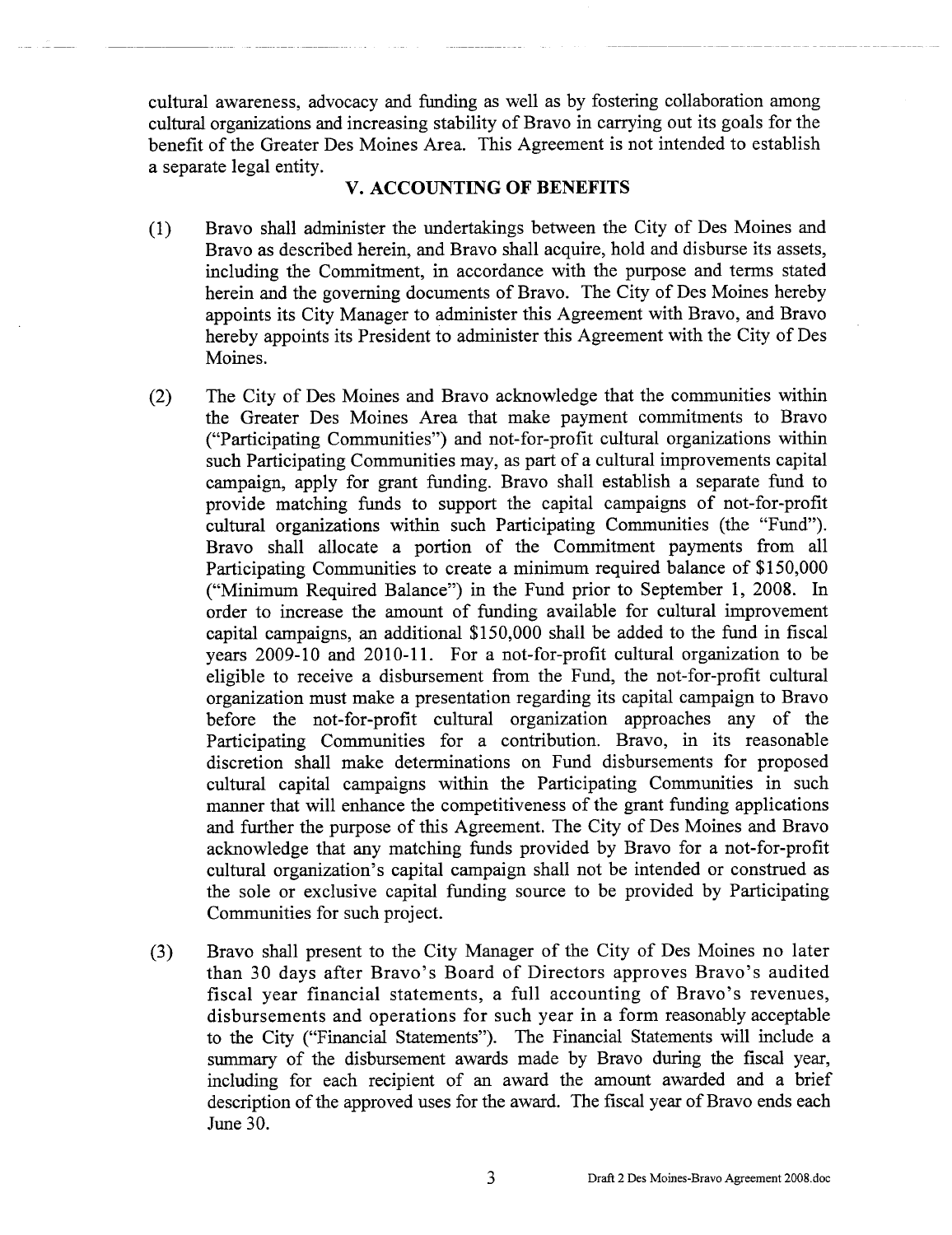(4) The Financial Statements shall be prepared by Bravo and certified by an independent auditor selected by Bravo.

#### VI. OPERATIONS AND FINANCES

Bravo shall prepare and submit to the Des Moines City Council prior to the commencement of each of Bravo's fiscal years a distribution plan for public funds (the "Plan"). The Plan for the 2008-09 fiscal year shall be submitted to the Des Moines City Council prior to the Effective Date. All expenditures of public funds by Bravo shall be made pursuant to the Plan.

## VII. DURATION AND TERMINATION

- (1) The intial term of ths Agreement shall begin on the Effective Date and expire on June 30, 2011.
- (2) Upon the expiration of such initial term and any extension thereof, this Agreement may be extended for an additional term of 3 years if such extension is affrmed in writing by both paries.
- (3) This Agreement shall terminate if Chapter 423A of the Code of Iowa is either: (a) repealed or amended to remove the authonty of the City of Des Moines to collect the Hotel/Motel Tax at a rate of at least 7% or (b) so modified that the purpose of the Agreement can no longer be carried out. If the Agreement terminates pursuant to the previous sentence, the termination date shall be the June 30 coinciding with or next following the effective date of the statutory change that causes the termination.
- (4) This Agreement shall terminate if an alternative, reliable funding source is secured for Bravo that provides fuding to Bravo, in the reasonable determination of the Bravo board of directors, that is comparable in amount to the anual fuding streams Bravo has secured in the aggregate through 28E agreements with the cities, counties and muncipalities of the Greater Des Moines Area (for example, if Chapter 423A of the Code of Iowa were amended to increase the Hotel/Motel tax and to direct a portion of the increase to Bravo in an amount comparable to the anual fuding streams expected from 28E agreements already in place). If a reliable alternative fuding source is secured for Bravo, which parially replaces the fuds provided by the City of Des Moines to Bravo, the amount of annual funding provided to Bravo pursuant to this Agreement shall be reduced proportionately in such amount as the parties may reasonably determine. If the Agreement terminates pursuant to this paragraph, the termination date shall be the June 30 coincidig with or next following the effective date of the alternative fuding source that causes the termination.
- (5) Any notice or demand required or desired to be given hereunder shall be in writing and deemed given when personally delivered or when deposited in the United States mail, postage prepaid, sent certified or registered, and addressed as follows: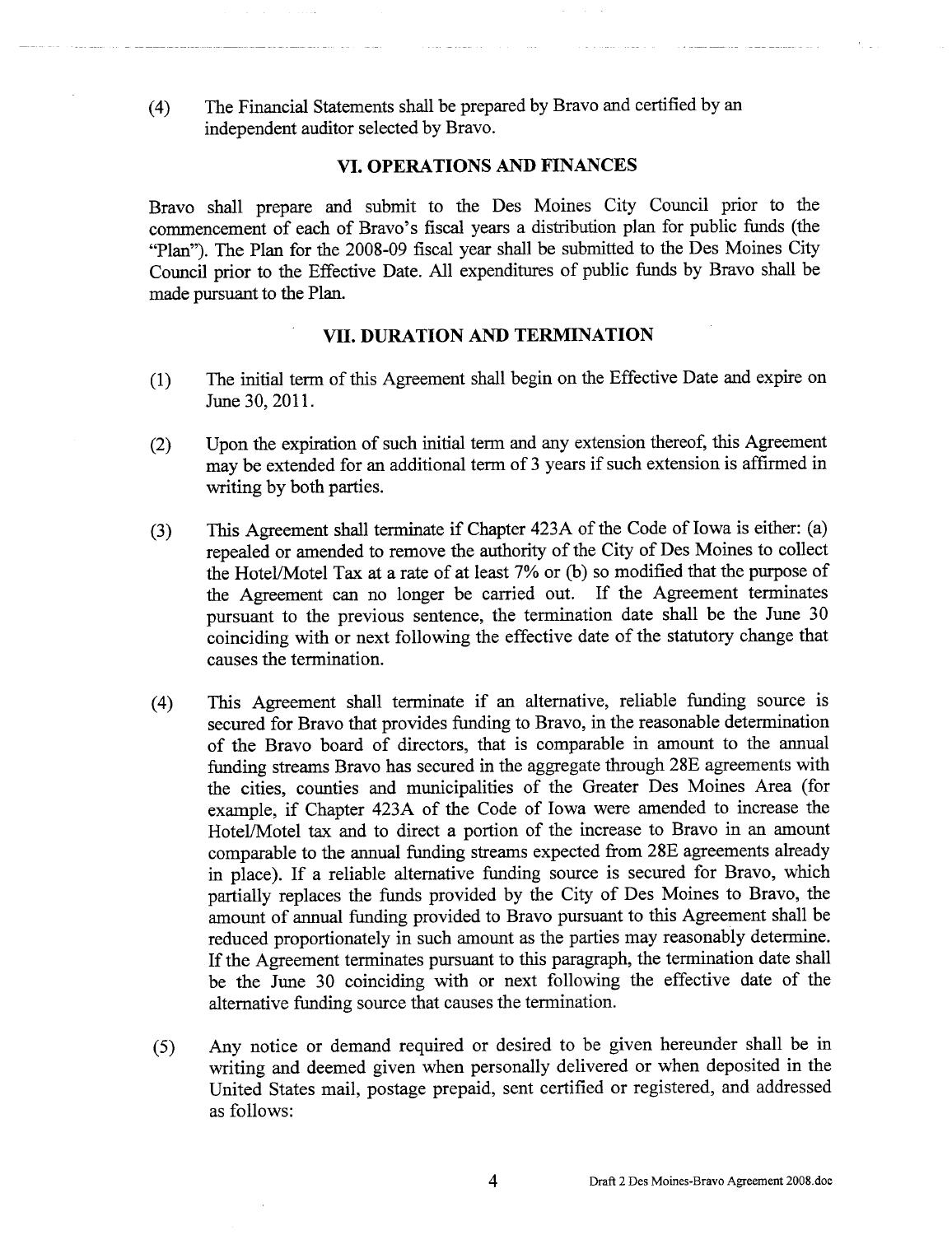If to the City of Des Moines, to:

City of Des Moines City Manager's Office 400 Robert D. Ray Drive Des Moines, IA 50309 Attention: City Manager

If to Bravo, to:

Bravo Greater Des Moines, Inc. Kathleen K. Law Nyemaster Goode Law Firm 700 Walnut Street, Suite 1600 Des Moines, Iowa 50309

With a copy to:

Bravo Greater Des Moines, Inc. Attn: Leisha Barcus 1915 Grand Avenue Des Moines, IA 50309

or to such other address or person as hereafter shall be designated in writing by the applicable party.

## VIII. AMENDMENT OF AGREEMENT

Any amendment to this Agreement shall be made in writing upon agreement of the City of Des Moines and Bravo and after appropriate discussion and public dialogue, and such amendment has been approved by resolution of the City of Des Moines CounciL.

#### IX. MISCELLANEOUS

- (1) This Agreement has been made and entered into solely for the benefit of the goals and objectives of the City of Des Moines and Bravo as expressly provided herein and is not intended to create any nghts in any other person.
- (2) Notwithstanding anything in this Agreement to the contrary, any liabilities, debts, or other obligations experienced by Bravo as a corporation/body or its members shall not be the responsibility of the City of Des Moines.
- (3) While this Agreement is in effect, the City of Des Moines shall have the right to designate one person to serve on the Board of Directors of Bravo.
- (4) It is the intention and expectation of Bravo and the City of Des Moines that no organization that receives funding from Bravo during the term of this Agreement will approach the City of Des Moines for additional operational funding during the term of this Agreement. This expectation does not apply to: (1) any member of Bravo that is owned, managed or operated by the City of Des Moines or a political subdivision of the City; or (2) capital campaigns.